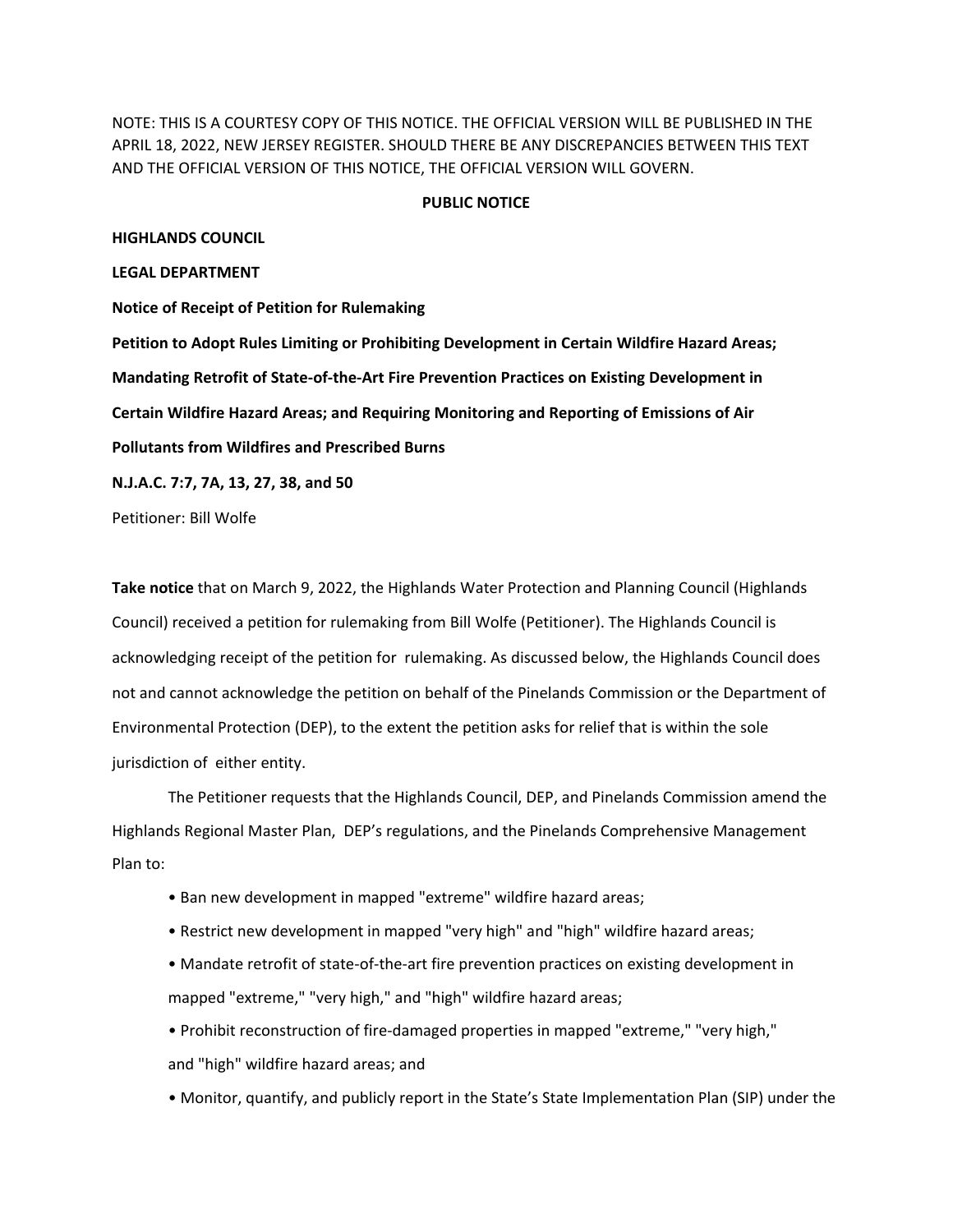Federal Clean Air Act all air pollution emissions, including greenhouse gas emissions and fine p articulate matter (including very fine particulates less than PM10), and impacts of wildfire and prescribed burns.

In support of the petition, Petitioner cites to the authority of the Highlands Water Protection and Planning Act (N.J.S.A. 13:20-1 et seq.), the Pinelands Protection Act (N.J.S.A. 13:18A-1 et seq.), the Coastal Area Facilities Review Act (N.J.S.A. 13:19-1 et seq.), the Freshwater Wetlands Protection Act (N.J.S.A. 13:9B-1 et seq.), the Air Pollution Control Act (N.J.S.A. 26:2C-1 et seq.), the Water Pollution Control Act (N.J.S.A. 58:10A-1 et seq.), the Endangered and Nongame Species Conservation Act (N.J.S.A. 23:2A-1 et seq.), the Flood Hazard Area Control Act (N.J.S.A. 58:16A50 et seq.), and the general powers of DEP (N.J.A.C. 13:1D-1 et seq.). As justification for the need for the requested action, Petitioner cites to the February 10, 2022, testimony of Commissioner Shawn M. LaTourette before the New Jersey Senate Environmental Committee, in which the Commissioner noted the number of wildfires in the State in 2021, and stated that the best available Department science indicates that wildfire risks and impacts are projected to increase due to climate change. Petitioner also refers to the 2019 New Jersey Hazard Mitigation Plan (2019), in particular Section 5.12, Wildfire (https://nj.gov/njoem/mitigation/pdf/2019/mit2019\_section5-12\_Wildfire.pdf), which assesses the risk and likely impact of wildfires in various regions of the State.

According to Petitioner, the State's land use planning and regulatory framework are seriously flawed and are incapable of preventing and reducing wildfire risks and impacts. Consequently, new and more stringent measures are necessary to prevent and reduce such risks and impacts. Petitioner states that he makes his petition "to protect people and property from current and projected wildfire risks and impacts; to protect ecosystems, natural resources, air quality, water quality, wildlife, vegetation, and public health from current and projected risks and impacts of wildfire; to mitigate the risks and impacts of climate change; and to reduce the occurrence and damages from wildfire disasters and the disbursements of [F]ederal and [S]tate taxpayer funded disaster assistance and response programs."

The Pinelands Protection Act gives the Pinelands Council the sole authority to amend the Pinelands Comprehensive Management Plan. N.J.S.A. 13:18A-6. The DEP has the sole authority to amend the various rules implicated by this petition. Accordingly, the Highlands Council does